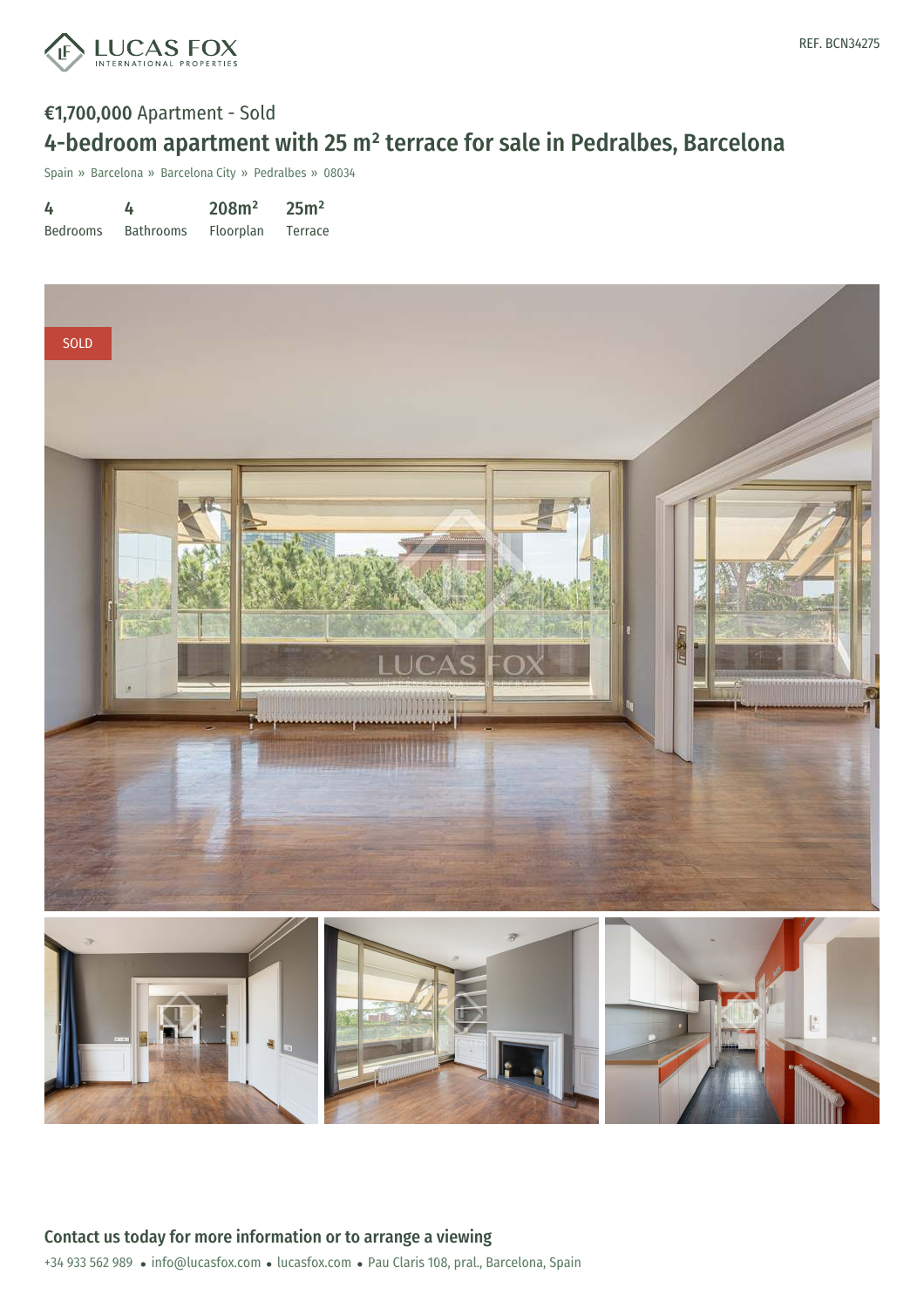

# €1,700,000 Apartment - Sold 4-bedroom apartment with 25 m² terrace for sale in Pedralbes, Barcelona

Spain » Barcelona » Barcelona City » Pedralbes » 08034

| 4               | 4                | 208m <sup>2</sup> | 25m <sup>2</sup> |
|-----------------|------------------|-------------------|------------------|
| <b>Bedrooms</b> | <b>Bathrooms</b> | Floorplan         | Terrace          |

#### **OVERVIEW**

Excellent high floor apartment with 4 bedrooms and 4 bathrooms, plus 25 m² of terraces for sale in the lower part of Pedralbes, next to Diagonal. With 3 parking spaces, community area with pool, concierge and 15 m² storage room.

We present this excellent triple-aspect apartment in the Pedralbes neighbourhood, in the area near Diagonal, in a building with excellent features and in perfect state of maintenance, with parking for 3 vehicles, a concierge service and storage room.

It is a comfortable home of 208 sqm (180 sqm usable) consisting of 4 double bedrooms, two of them with bathroom en suite. The flat currently has 3 complete bathrooms and one guest bathroom, although the layout is easy to change as it is a pillar construction, so all the walls can be modified.

The strong point of the property is its beautiful southeast-facing living room, with direct access to the terrace and views of the communal garden area, without any buildings in front. Regarding the main terrace at the foot of the living room, it has space for a table of up to 6-8 people. The terraces of the house add up to a total of 25 sqm.

The 4 double bedrooms are regular and spacious, with fitted wardrobes in all of them.

The other exterior-facing area of the home is the outside clothesline-laundry area that is attached to the kitchen and allows you to have all your washing appliances outside the home.

All this makes it an apartment with excellent features, very comfortable and spacious, with plenty of [space,](mailto:info@lucasfox.com) light, [parking](https://www.lucasfox.com) spaces and storage room.

The apartment includes a large parking space, next to the lift, with capacity for 3 vehicles, and with easy access. Next to the parking spaces we have a large storage room with an electrical outlet.

The building has a concierge service during working hours and is surrounded by the community garden.

Both the finishes of the building and the interiors are of good quality.

### Contact us today for more information or to arrange a viewing

+34 933 562 989 · info@lucasfox.com · lucasfox.com · Pau Claris 108, pral., Barcelona, Spain



[lucasfox.com/go/bcn34275](https://www.lucasfox.com/go/bcn34275)

Swimming pool, Concierge service, Lift, Natural light, Parking, Balcony, Exterior, Heating, Service entrance, Service lift, To renovate, Transport nearby